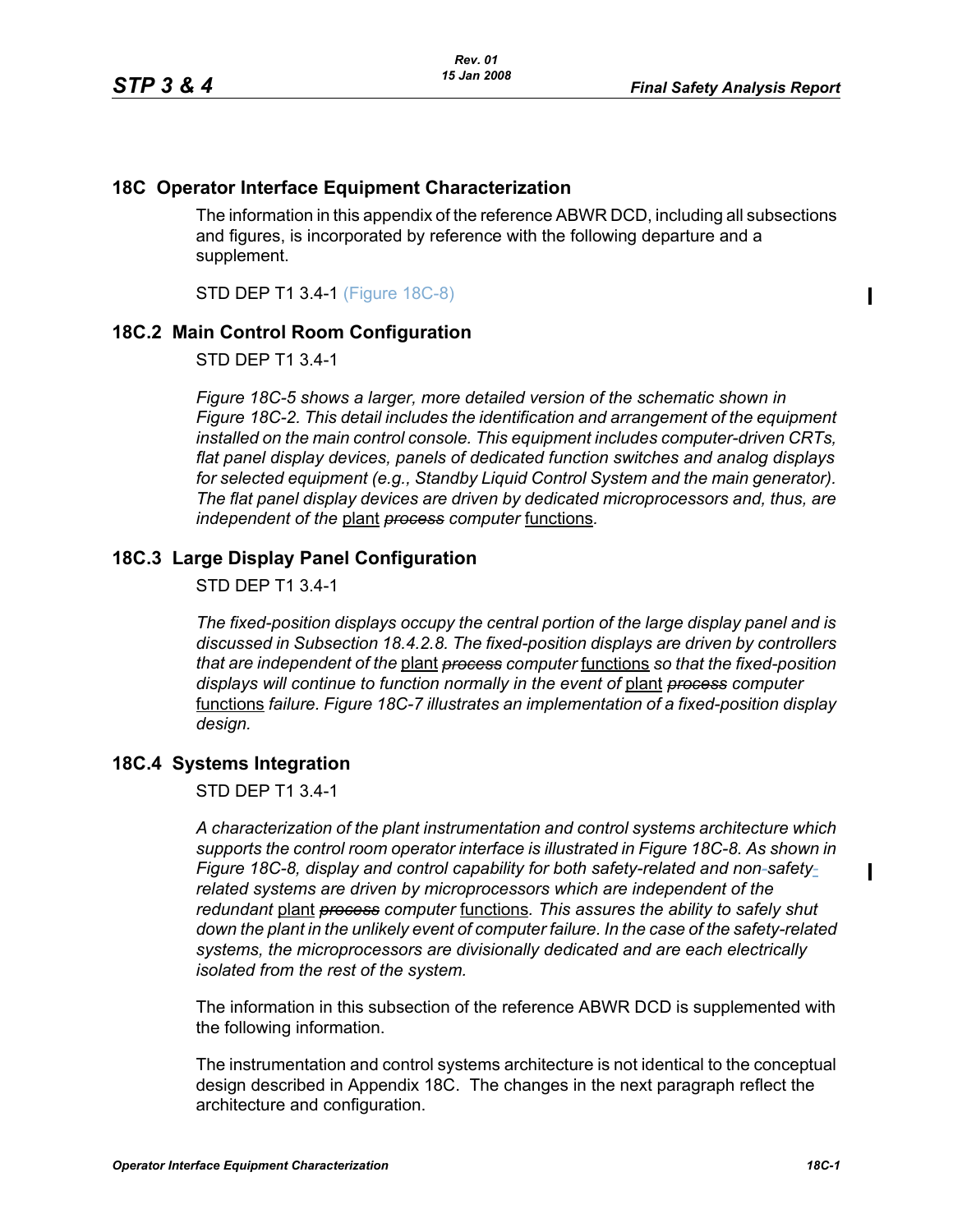$\mathbf I$ 

*The plant-wide, fiber-optic Essential Multiplexing System (EMUX) provides the communications network for the system. This multiplexing system is actually a series of data acquisition and control networks, separate networks being provided for safety related and non-safety-related plant systems.* The data communication function includes both safety-related and non-safety-related communication performed by separate networks as described in Section 7.9S.